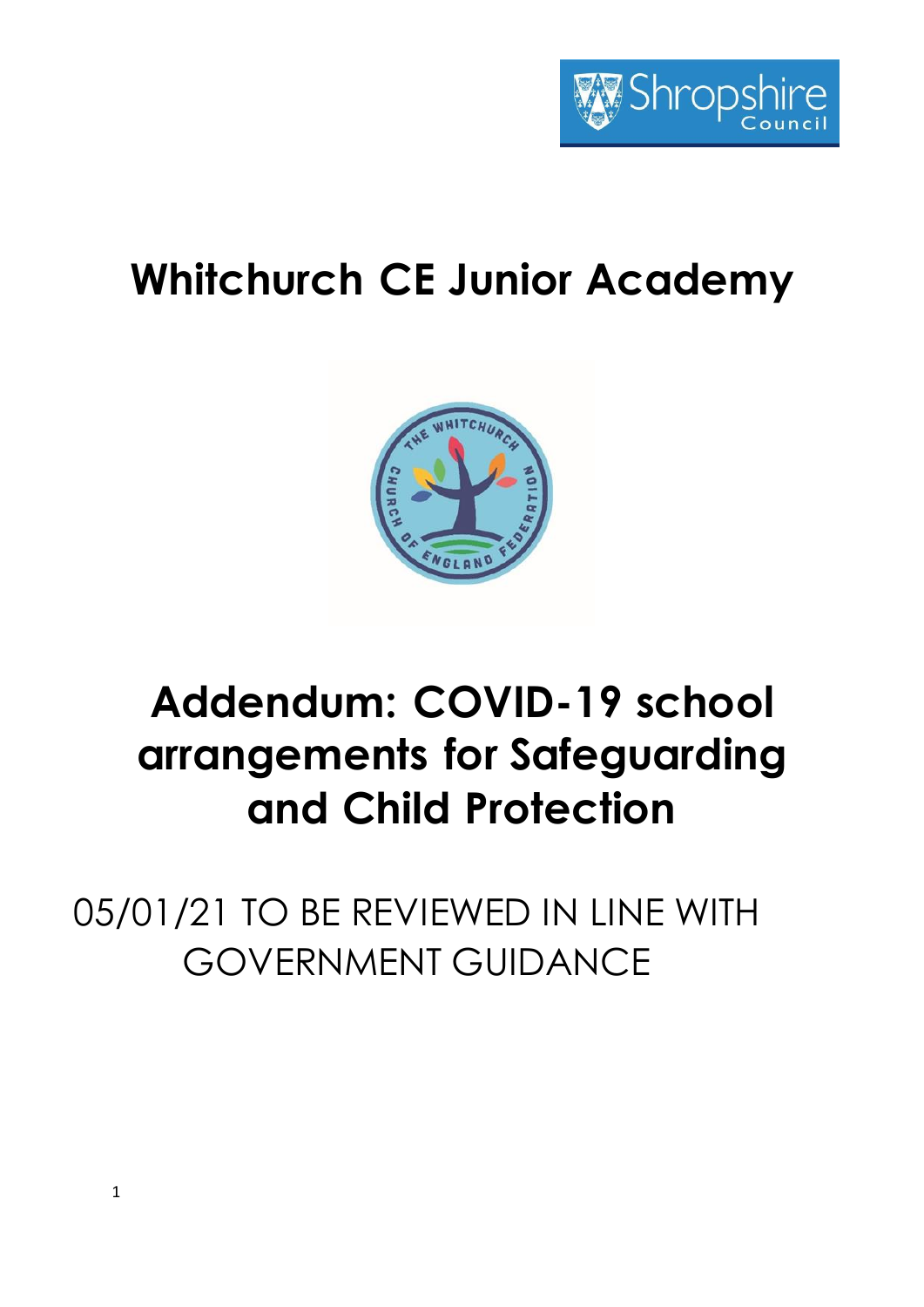| <b>Contents</b>                                    | Page |
|----------------------------------------------------|------|
| Purpose                                            | 3    |
| Designated safeguarding lead                       | 4    |
| Reporting a concern                                | 5    |
| Safeguarding training and induction                | 5    |
| Safer recruitment                                  | 6    |
| Managing contact with pupils                       | 7    |
| School attendance and engagement                   | 9    |
| Online safety                                      | 10   |
| Supporting children in school                      | 11   |
| Peer on peer abuse                                 | 12   |
| Supporting children's mental health and well-being | 12   |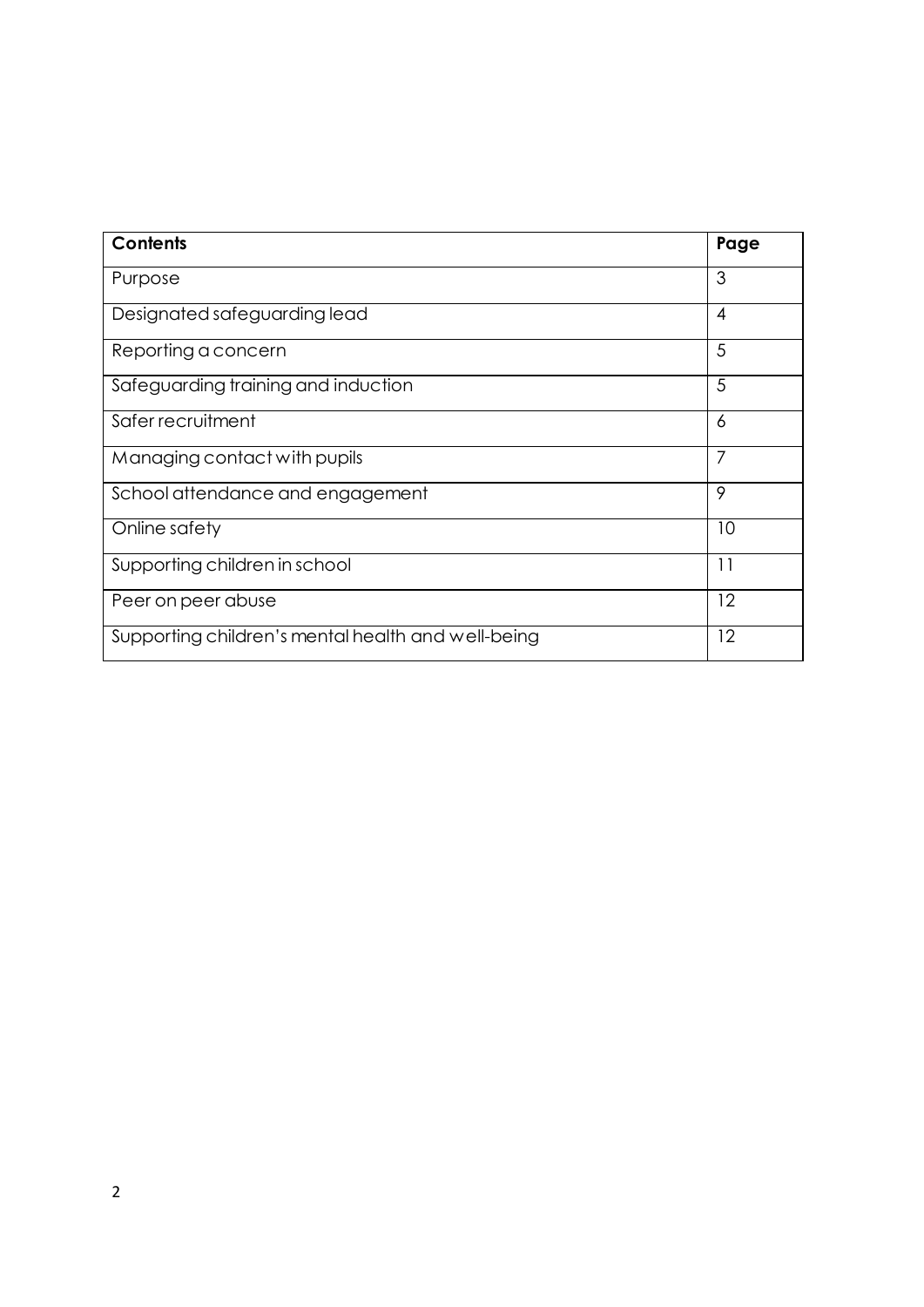# **Purpose**

From 5th January 2021 parents were asked to keep their children at home, wherever possible, and for schools to remain open only for those children of workers critical to the COVID-19 response - who absolutely need to attend.

Schools and all childcare providers were asked to provide care for a limited number of children - children who are vulnerable, and children whose parents are critical to the COVID-19 response and cannot be safely cared for at home.

This addendum of the Whitchurch CE Junior Academy Child Protection and Safeguarding policy contains details of our individual safeguarding arrangements. We will follow updated Government advice and regularly review as and when necessary.

| Role                               | Name                      | Contact<br>number | Email                                                           |
|------------------------------------|---------------------------|-------------------|-----------------------------------------------------------------|
| Designated<br>Safeguarding<br>Lead | Sarah Cope<br>Sarah Walsh | 01948 662255      | scope@sbmat.org<br>wjahead@whitchurch-<br>jun.shropshire.sch.uk |
|                                    |                           |                   |                                                                 |
| Deputy<br>Designated<br>Lead       | Eleanor<br>Cooke          | 01948 662255      | cooke.e@whitchurch-<br>jun.shropshire.sch.uk                    |
|                                    | Kris Wood                 |                   | wood.k@whitchurch-<br>jun.shropshire.sch.uk                     |
|                                    | Mandy<br>Hughes           | 07375 931660      | Hughes.M3@whitchurch-<br>jun.shropshire.sch.uk                  |
|                                    | <b>Alison Baines</b>      | 07375 963546      | Baines.A@whitchurch-<br>jun.shropshire.sch.uk                   |

# **Key contacts**

Additional Contacts: Safeguarding Link Governor

| Rob Knight | 01948 662255 | I rknight@sbmat.org |
|------------|--------------|---------------------|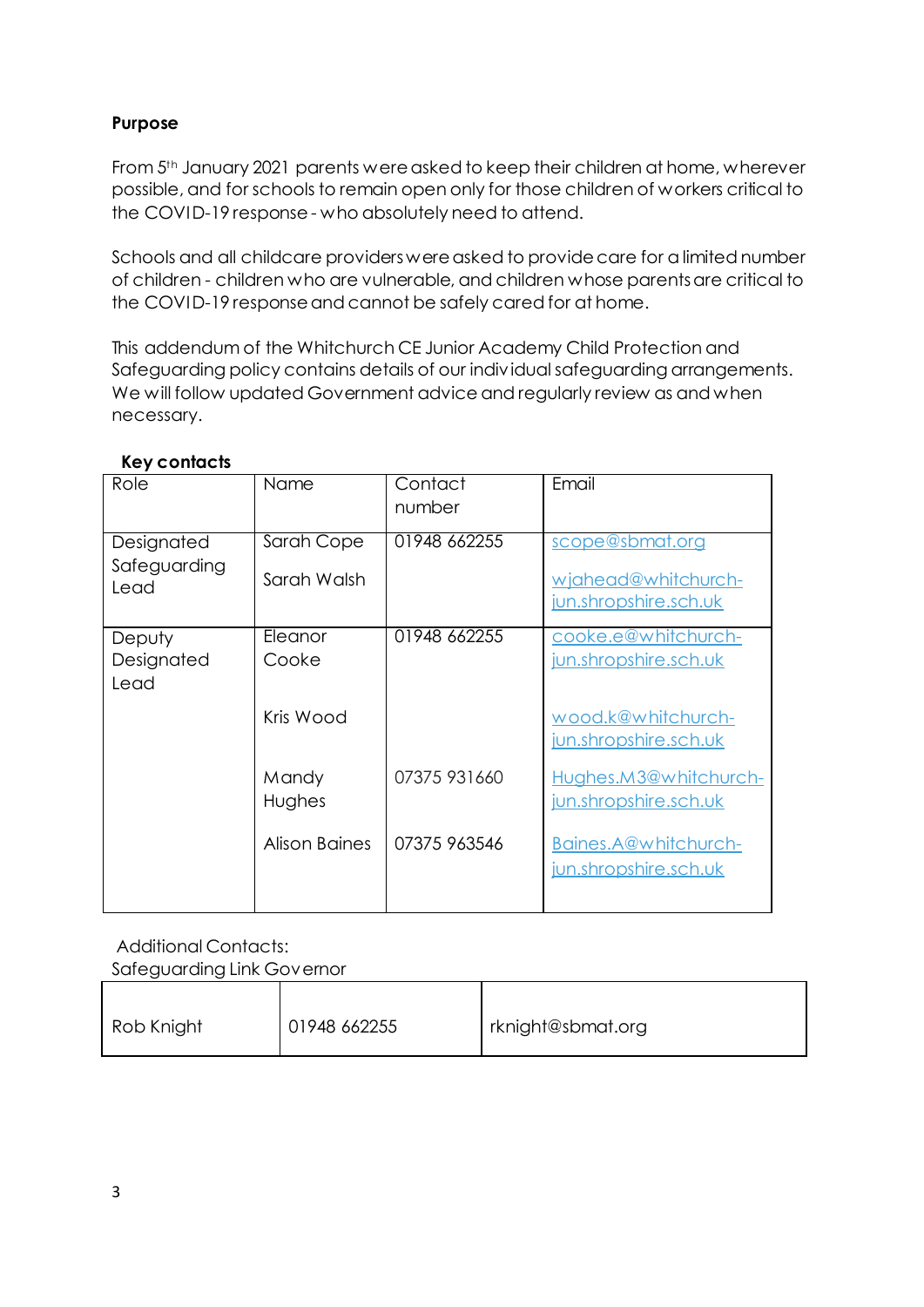# **What is the definition of vulnerable children in relation to this guidance?**

Vulnerable children and young people include those who:

- are assessed as being in need under section 17 of the Children Act 1989, including children and young people who have a child in need plan, a child protection plan or who are a looked-after child
- have an education, health and care (EHC) plan
- have been identified as otherwise vulnerable by educational providers or local authorities (including children's social care services), and who could therefore benefit from continued full-time attendance, this might include:
- children and young people on the edge of receiving support from children's social care services or in the process of being referred to children's services
- adopted children or children on a special guardianship order
- those at risk of becoming NEET ('not in employment, education or training')
- those living in temporary accommodation
- those who are young carers
- those who may have difficulty engaging with remote education at home (for example due to a lack of devices or quiet space to study)
- children with behaviour issues that may impact on their ability to engage with remote education or successfully reintegrate when schools re-open to all children.
- care leavers
- others at the provider and local authority's discretion including pupils and students who need to attend to receive support or manage risks to their mental health

# **1.Designated Safeguarding Lead**

Whitchurch CE Junior Academy has both Designated Safeguarding Leads (DSL) and Deputy DSLs. The Designated Safeguarding Leads are: Sarah Cope and Sarah Walsh. The Deputy Designated Safeguarding Leads are: Mandy Hughes, Alison Baines, Eleanor Cooke and Kris Wood.

The optimal scenario is to have a trained DSL (or deputy) available on site. Where this is not the case a trained DSL (or deputy) will be available to be contacted via phone or online video, for example, when working from home. Where a trained DSL (or deputy) is not on site, in addition to the above, a senior leader will assume responsibility for co-ordinating safeguarding on site. This might include updating and managing access to child protection records and liaising with the offsite DSL (or deputy) and as required liaising with children's social care where they require access to children in need and/or to carry out statutory assessments.

It is important that all Whitchurch CE Junior Academy staff and volunteers have access to a trained DSL (or deputy). On each day, the staff on site will be made aware of who that person is and how to contact them.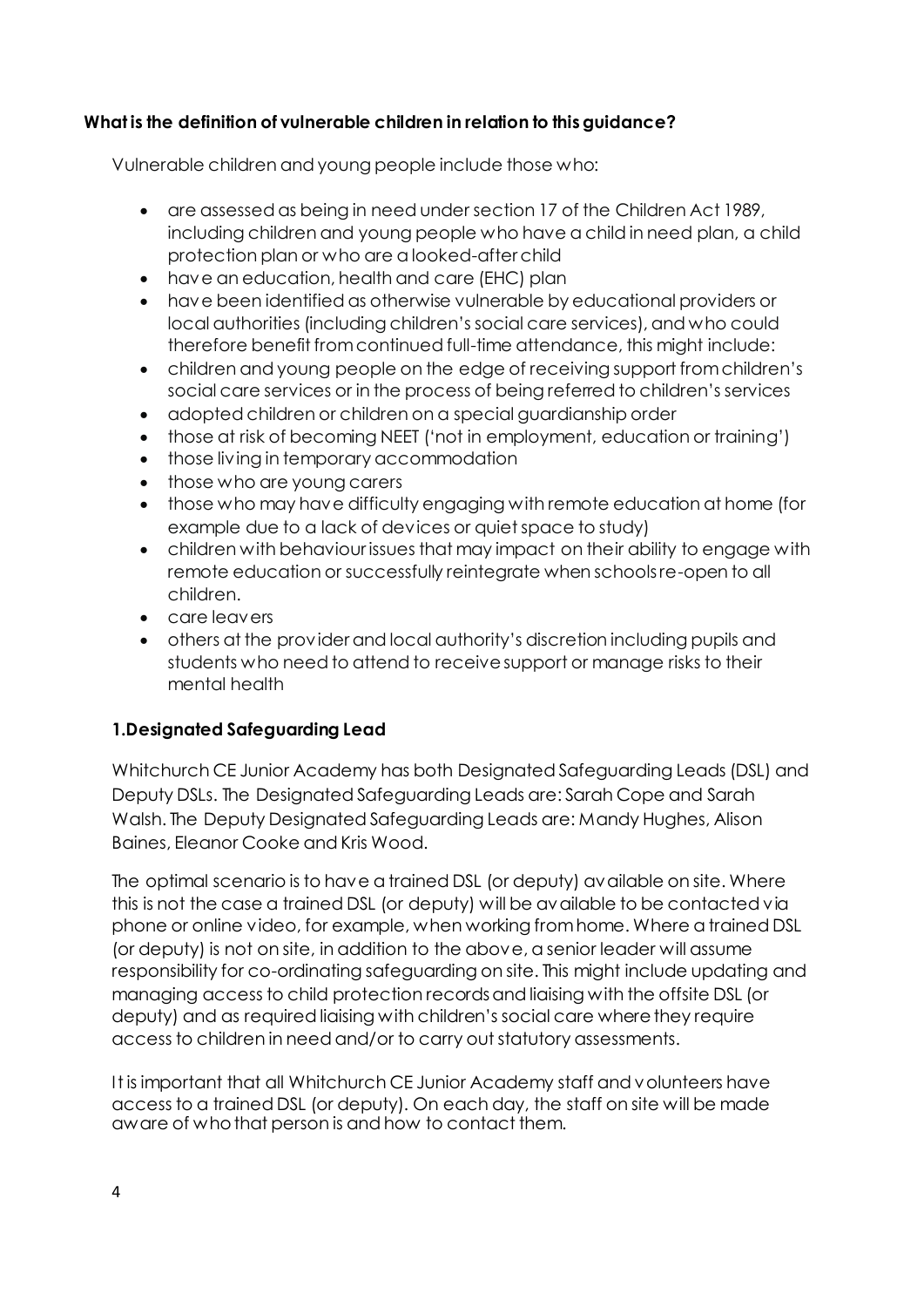The DSL will continue to engage with social workers, and attend all multi-agency meetings, which can be done remotely.

The DSL (or deputy) should provide support to teachers and pastoral staff to ensure that contact is maintained with children (and their families) who are not yet returning to school or college. Where possible staff should try and speak directly to children to help identify any concerns. Staff should be encouraged (where possible) to make calls from the school or college site via school or college phones and devices. Where staff use personal phones to make calls, they should withhold their personal number.

## **2. Reporting a concern**

Where staff have a concern about a child, they should continue to follow the process outlined in the school Child Protection & Safeguarding Policy.

If a member of staff cannot access children's safeguarding records from home, they should email the Designated Safeguarding Lead and Head of School. This will ensure that the concern is received.

Staff are reminded of the need to report any concern immediately and without delay.

Our Academy recognises that there will be challenges as children start to return to school after lockdown. Whitchurch CE Junior Academy will ensure that there are opportunities for staff members to have conversations with children to discuss their experience of being at home during lockdown. The school recognise that some children will have been exposed to further abuse and neglect and will therefore provide opportunities to enable children to talk about any worries they may have. Whitchurch CE Junior Academy will do this by through PSHE, CircleTime, Time to Talk activities as well as one to one conversations.

Where staff are concerned about an adult working with children in the school, they should report the concern to the Head of School. If there is a requirement to make a notification to the Head of School or Executive Principal whilst away from school, this should be done verbally and followed up with an email to the Head of School / Executive Principal.

Concerns around the Head of School or Executive Principal should be directed to the Chair of Governors: Mr Rob Knight.

## **3. Safeguarding training and induction**

Shropshire Council will be delivering DSL training remotely, therefore there are still opportunities for DSL's to access their training should their certification expire. If another member of staff needs to take on the role of DSL they can access 'Newly Appointed DSL training'.

All existing school staff have had safeguarding training and have read part 1 of Keeping Children Safe in Education (2020). The DSL should communicate with staff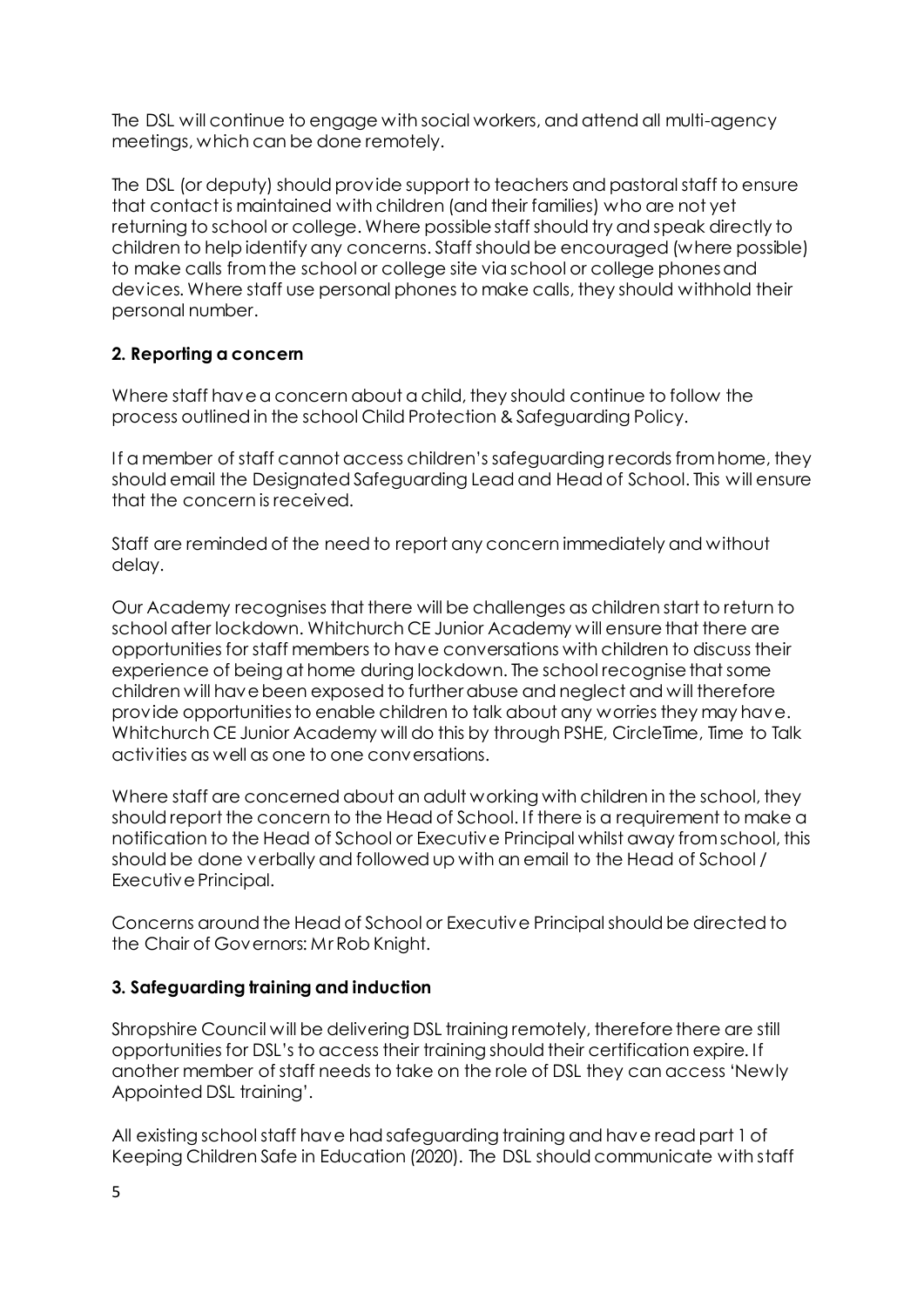any new local arrangements, so they know what to do if they are worried about a child.

Where new staff are recruited, or new volunteers enter Whitchurch CE Junior Academy, they will continue to be provided with a safeguarding induction.

Upon arrival, they will be given a copy of the Whitchurch CE Junior Academy 's child protection policy, confirmation of local processes and confirmation of DSL arrangements.

The DSLs (and deputies) at Whitchurch CE Junior Academy, will continue to do what they reasonably can to keep up to date with safeguarding developments, such as via Shropshire Safeguarding Community Partnerships, newsletters and through St Bart's Multi-Academy Trust.

#### **4. Safer recruitment/volunteers and movement of staff**

It remains essential that people who are unsuitable are not allowed to enter the children's workforce or gain access to children. When recruiting new staff, Whitchurch CE Junior Academy will continue to follow the relevant safer recruitment processes for their setting, including, as appropriate, relevant sections of Keeping Children Safe in Education (2020).

In response to COVID-19, the Disclosure and Barring Service (DBS) has made changes to its guidance on standard and enhanced DBS identification checking to minimise the need for face-to-face contact.

If staff are deployed from another education or children's workforce setting to our school, we will take into account the DfE supplementary guidance on safeguarding children during the COVID-19 pandemic and will accept portability as long as the current employer confirms in writing that:

- the individual has been subject to all safer recruitment checks set out in Keeping Children Safe in Education 2020, including an enhanced DBS and children's barred list check
- the individual has been subject to relevant child protection training
- there are no known concerns about the individual's suitability to work with children
- there is no ongoing disciplinary investigation relating to that individual.

There is no requirement to obtain a new DBS check for returning staff who have continued to be employed but have not been working in regulated activity during partial school closures. If for any reason the school or college have concerns about the individual, they may obtain a new check in the usual way.

Where, Whitchurch CE Junior Academy are utilising volunteers, we will continue to follow the checking and risk assessment process as set out in KCSIE 2020. Under no circumstances will a volunteer who has not been checked be left unsupervised or allowed to work in regulated activity.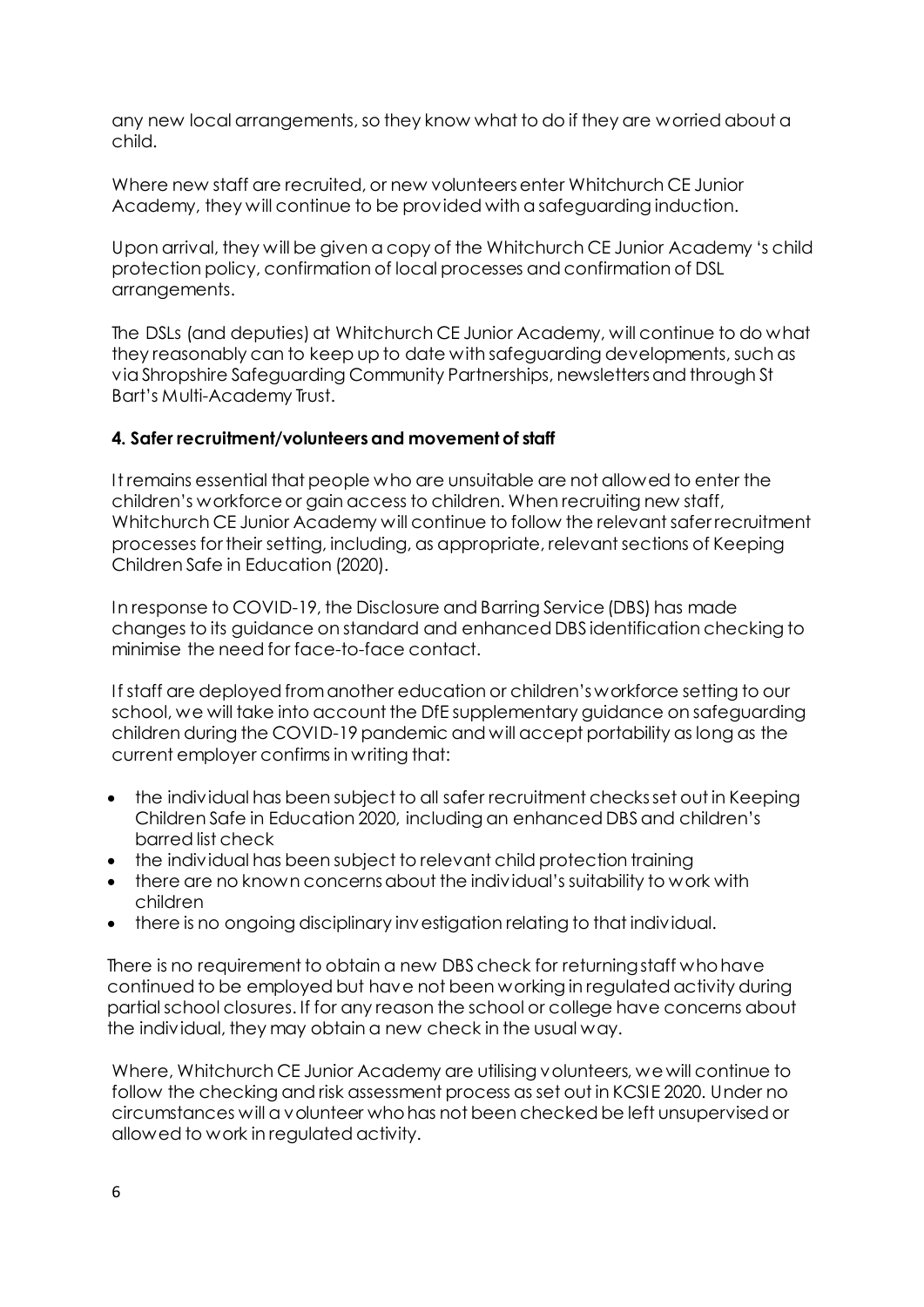Whitchurch CE Junior Academy will continue to follow the legal duty to refer to the DBS anyone who has harmed or poses a risk of harm to a child or vulnerable adult. Full details can be found in KCSIE 2020.

Whitchurch CE Junior Academy will continue to consider and make referrals to the Teaching Regulation Agency (TRA) as referred to in KCSIE 2020 and the TRA's 'Teacher misconduct advice for making a referral.

During the COVID-19 period all referrals should be made by emailing [Misconduct.Teacher@education.gov.uk](mailto:Misconduct.Teacher@education.gov.uk)

Whilst acknowledging the challenge of the current national emergency, it is essential from a safeguarding perspective that any school is aware, on any given day, which staff/volunteers will be in the school or college, and that appropriate checks have been carried out, especially for anyone engaging in regulated activity. As such, Whitchurch CE Junior Academy will continue to keep the single central record (SCR) up to date as outlined in KCSIE 2020.

## **5. Managing contact with pupils and families**

#### **5.1 Assessment of risk**

All vulnerable pupils have been identified based on potential risk and gradings have been given to those pupils in order of priority: Red, Amber, Green.

Red – most risk of harm or neglect and fewest protective factors (would include those with a child protection plan/LAC/identified as being at risk of Criminal Exploitation/identified as being at risk of exposure to Domestic Abuse within the household)

Amber – a moderate risk of harm, but with some protective factors (would include those identified as 'Child in Need'; and those with a social worker) Green– some concerns escalating or unmet needs; or have been red or amber and require monitoring.

Where a child has an allocated social worker, the academy will liaise with that person to ensure that they are aware of whether the child is attending school or not and to agree the level of contact required and how this is carried out.

Pupils can be moved between the categories, depending on the intelligence and information available to the academy. If schools need to close, risk factors may be higher and may warrant a higher grade than usual.

#### **5.2 Suggested contact for vulnerable pupils**

RED (children will be offered access to classroom learning in the first instance)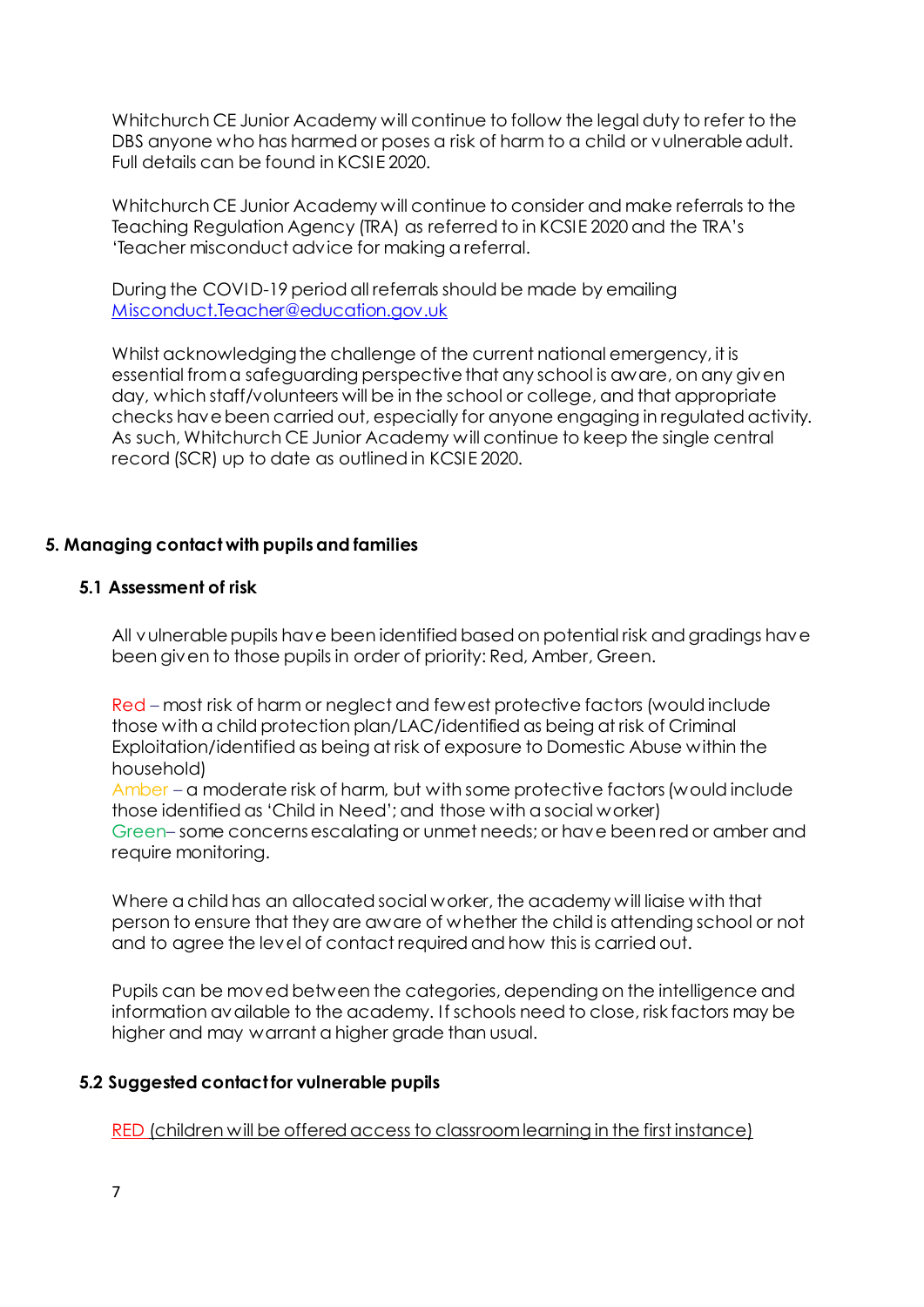- Regular emails or text messages to all parents/carers to notify them of school updates and provide parents with information to signpost for support,
- plus, a weekly phone call with parents to ascertain if any further support is required and to ascertain that the pupil is safe.

 Any information or intelligence to support that a child may be at potential risk, to be reported to the designated social worker *(CP/CIN), FSW (Early Help)* or FPOC.

## AMBER (children will be offered access to classroom learning in the first instance)

- Regular emails or text messages to all parents to notify them of school updates and provide parents with information to signpost for support
- plus, a weekly phone call to parents to ascertain if any further support is required and that the pupil is safe.

 Any information or intelligence to support that a child may be at potential risk, to be reported to the designated social worker *(CP/CIN), FSW (Early Help)* or FPOC.

## **GREEN**

 Regular emails or text messages to all parents to notify them of school updates and provide parents with information to signpost for support. No further contact required.

## **5.3 Multi-agency safeguarding arrangements**

For the most vulnerable pupils, staff should attend CP and CI N meetings where possible. These are currently being held remotely. If you are unable to attend, it is vital that a report is submitted.

Strategy meetings also continue to be held and DSLs should undertake their duties in the same way as before, but meetings will be held virtually.

For advice relating to reporting procedures, please refer to the Academy Child Protection and Safeguarding Policy.

## **5.6 Conducting 'Virtual' contact with children and their families**

A written record of all contact with vulnerable pupils and their parents/carers should be made using CPOMS and retained in accordance with current regulations. This record should include:

- Any concerns or worries raised by the child (speak directly to them.)
- Any concerns or worries raised by the parent/carer
- Summarise the situation as reported
- Note any actions that need to be undertaken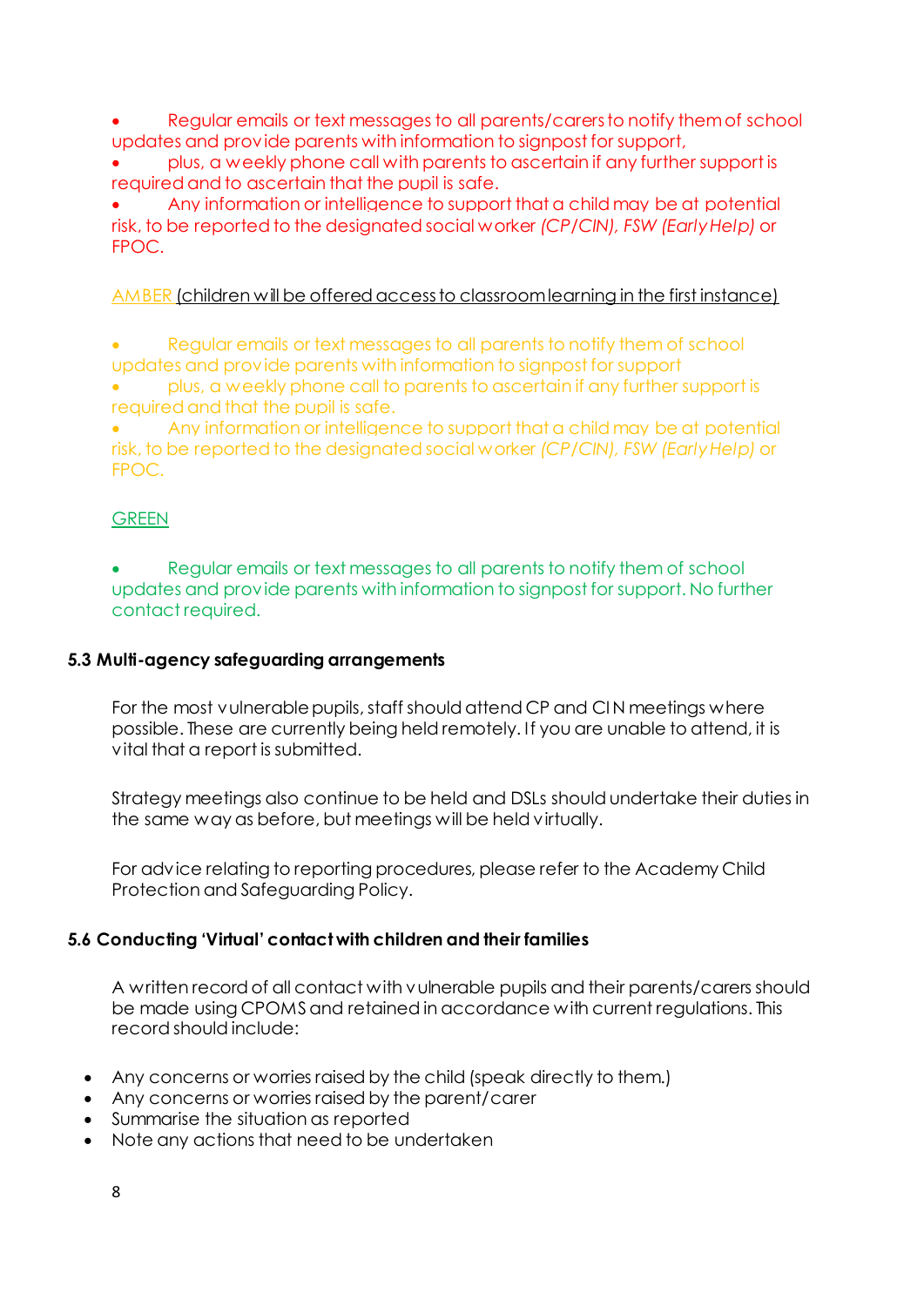When contact is made using telephones or social media platforms or apps, where possible, please use school equipment, rather than personal devices.

Please ensure that children and parents/carers are appropriately dressed and in a communal area of their home. No interaction should take place if the child is in a bedroom or bathroom.

Staff should be mindful of confidentiality and, under no circumstances, should they carry out any conversations in the presence of their own family members at home.

Staff should be appropriately dressed following the same dress code that is implemented in their usual workplace.

Staff need to be aware of their surroundings and what can be viewed in their home environment. If possible, they should use the background 'dimming' facility on video links.

In the same way as home visits, if there are concerns around sole contact with a child or parent/carer, schools could consider having joint contact through call conferencing facilities.

#### **6. School 'attendance' and engagement**

If a child is expected to attend school but does not arrive, normal procedures should be followed.

If school staff are not able to make contact with the parent/carer, keep trying for the rest of the school day. Follow usual Education Welfare procedures for children not in school and alert the DSL if you are a deputy DSL.

If children are being cared for and educated at home and routine contact is not maintained or a parent/carer does not engage, you should take all reasonable steps to speak to the parent/carer. If this is not successful, please inform the School's assigned Education Welfare Officer who will determine the appropriate intervention to be made in line with EAS procedures.

 Education Welfare Officers will be in regular contact with schools to monitor engagement with distance learning arrangements and to review the attendance of vulnerable children.

 If an individual pupil risk assessment determines that a child should be in school but a parent refuses to send them in, a referral should be made to your EWO.

Schools and colleges should continue to notify social workers where children with a social worker do not attend. They should also continue to follow non -attendance procedures with any parent or carer whose child has been expected to attend and doesn't. To support the above, schools and colleges should take the opportunity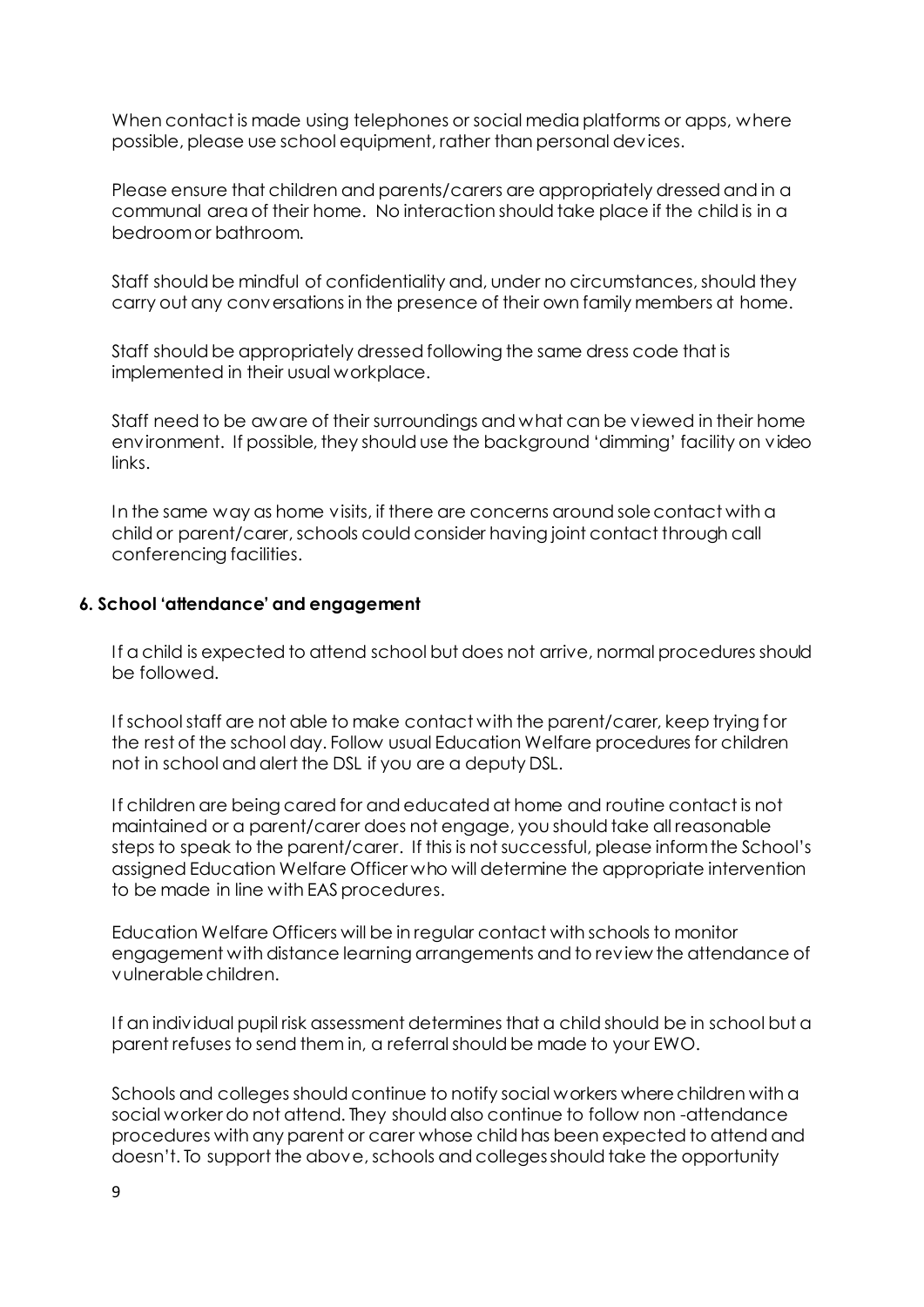when communicating with parents and carers to confirm emergency contact numbers are correct and ask for any additional emergency contact numbers where they are available.

Schools and colleges should resume taking their attendance register from 5<sup>th</sup> January 2021 and continue to complete the online Educational Setting Status form which gives the Department for Education daily updates on how many children and staff are attending.

If you have concerns of significant harm report to the named Social Worker or contact FPOC on 0345 6789021. If you feel the child is at risk of immediate harm report to police. For non-urgent welfare concerns, with parental consent, you can email the MARF t[o compass.referrals@shropshire.gov.uk](mailto:compass.referrals@shropshire.gov.uk)

# **7. Online safety in Whitchurch CE Junior Academy**

Whitchurch CE Junior Academy will continue to provide a safe environment, including online. This includes the use of an online filtering system.

Where students are using computers or i-pads in school, appropriate supervision will be in place.

## **Children and online safety away from Whitchurch CE Junior Academy**

It is important that all staff who interact with children, including online, continue to look out for signs a child may be at risk. Any such concerns should be dealt with as per the Child Protection & Safeguarding policy and where appropriate referrals should still be made to children's social care and as required, the police.

Online teaching should follow the same principles as set out in the school's code of conduct.

Whitchurch CE Junior Academy will ensure any use of online learning tools and systems is in line with privacy and data protection/GDPR requirements.

The principles set out in the [guidance for safer working practice for those working](https://www.saferrecruitmentconsortium.org/)  [with children and young people in education settings](https://www.saferrecruitmentconsortium.org/) published by the Safer Recruitment Consortium will be referred to in order to help schools and colleges satisfy themselves that their staff behaviour policies are robust and effective.

There is **no expectation** that teachers should live stream or provide pre-recorded videos. Schools and colleges should consider the approaches that best suit the needs of their children and staff. Below are some things to consider when delivering virtual lessons, especially where webcams are involved:

> Staff and children must wear suitable clothing, as should anyone else in the household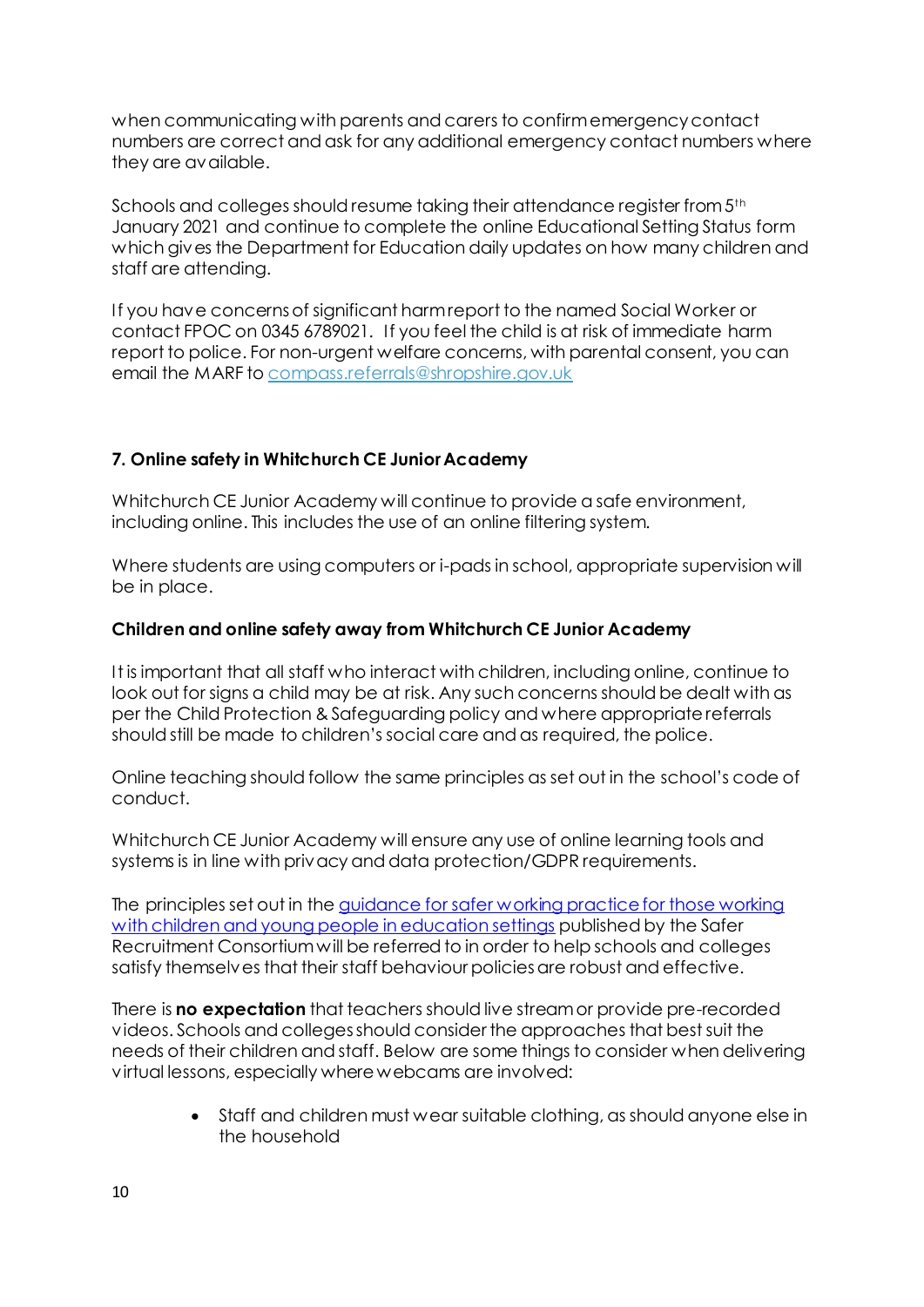- Any computers used should be in appropriate areas, for example not bedrooms and if possible, the background should be blurred
- Any live classes should be recorded so that if any issues were to arise, the video can be reviewed
- Live classes should be kept to a reasonable length of time, or the streaming may prevent the family 'getting on' with their day
- Language must be professional and appropriate, including any family members in the background
- Staff must only use platforms specified by senior managers and approved by our IT network manager/provider to communicate with pupils
- Staff should record, the length, time, date and attendance of any sessions held.

Staff will only use work email addresses to communicate with others for professional communications. They will use established portals for sharing work and communicating, for example, Purple Mash and the home learning email account.

As more children return it will be important that schools and colleges continue to provide a safe online environment for those who remain at home. Information is included in letters / text messages to parents to remind parents to monitor children's online usage are sent.

We signpost parents/carers to the following websites for advice and guidance.

**[https://www.gov.uk/government/publications/coronavirus-covid-19-keeping-children-safe](https://www.gov.uk/government/publications/coronavirus-covid-19-keeping-children-safe-online/coronavirus-covid-19-support-for-parents-and-carers-to-keep-children-safe-online)[online/coronavirus-covid-19-support-for-parents-and-carers-to-keep-children-safe-online](https://www.gov.uk/government/publications/coronavirus-covid-19-keeping-children-safe-online/coronavirus-covid-19-support-for-parents-and-carers-to-keep-children-safe-online)**

- ThinkUKnow
- [Childnet](https://www.childnet.com/parents-and-carers/parent-and-carer-toolkit)

# **8. Supporting children in school**

Whitchurch CE Junior Academy is committed to ensuring the safety and well-being of all its students.

Whitchurch CE Junior Academy will continue to be a safe space for all children to attend and flourish. The Head of School will ensure that appropriate staff are on site and staff-to-pupil ratios are appropriate, to maximise safety.

Whitchurch CE Junior Academy will refer to the Government guidance for education and childcare settings on how to implement social distancing and continue to follow the advice from Public Health England on handwashing and other measures to limit the risk of spread of COVID19.

Whitchurch CE Junior Academy will ensure that where we care for children of critical workersand vulnerable children on site, we ensure appropriate support is in place for them. This will be bespoke to each child and recorded on the child's safeguarding file via CPOMS.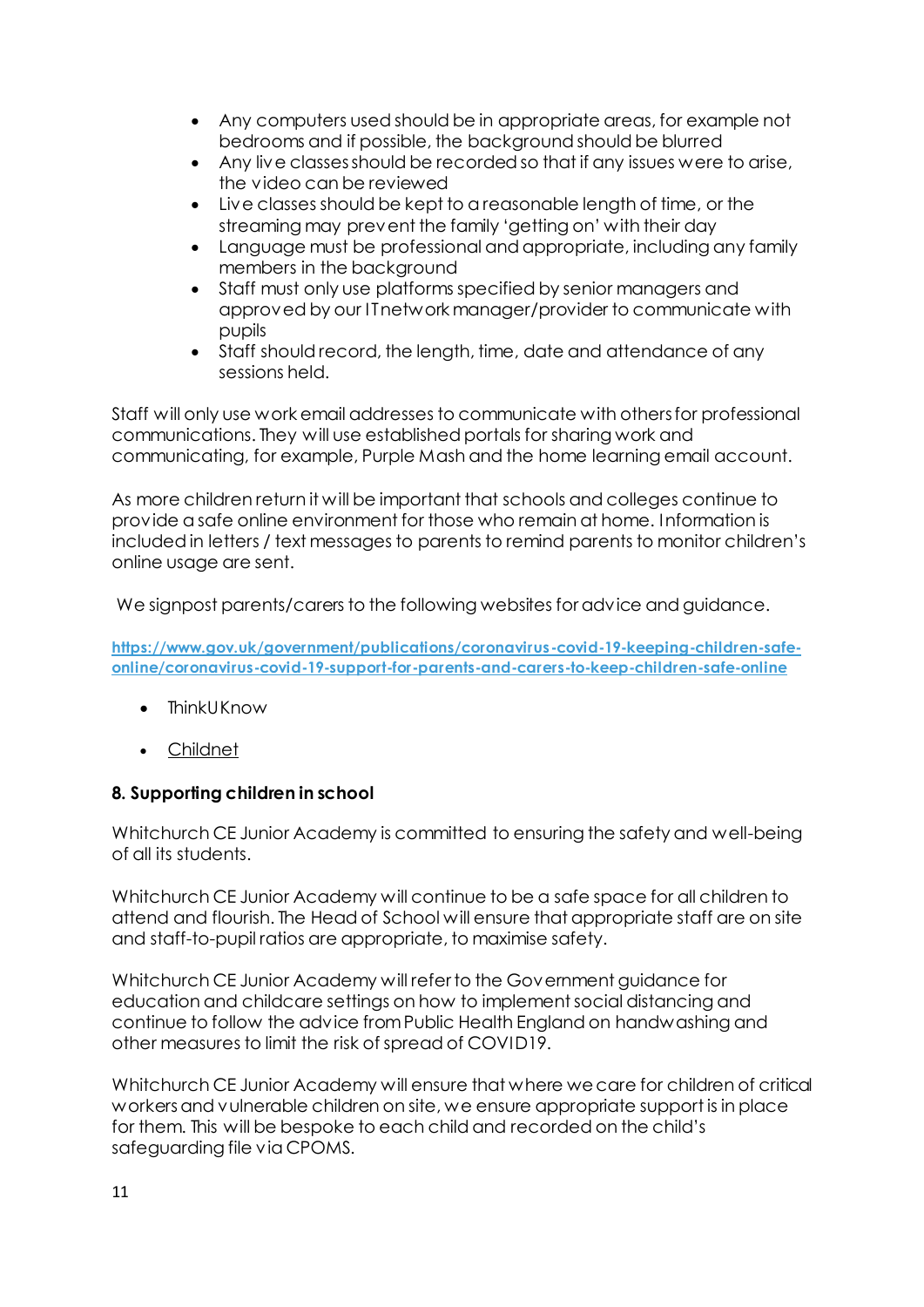Whitchurch CE Junior Academy has updated the current Behaviour policy with an addendum for use during the arrangements for education of students in school during the Covid-19 partial school closures. It is to be used in conjunction with, and read alongside, the Behaviour Policy, Anti-Bullying Policy and E-Safety Policy.

## **9.Peer-on-peer Abuse**

Whitchurch CE Junior Academy recognises that during the closure a revised process may be required for managing any report of such abuse and supporting victims**.** 

Where a school receives a report of peer on peer abuse, they will follow the principles as set out in part 5 of KCSIE and of those outlined within the Child Protection & Safeguarding policy.

The school will listen and work with the young person, parents/carers and any multiagency partners required to ensure the safety and security of that young person.

Concerns and actions must be recorded on the child's safeguarding record and appropriate referrals made.

## **10. Supporting children's mental health and well-being**

Negative experiences and distressing life events, such as the current circumstances, can affect the mental health of children and their parents. Where they have children of critical workers and vulnerable children on site, and/or more children return to school, schools and colleges should ensure appropriate support is in place for them.

DfE guidance on [mental health and behaviour in schools](https://www.gov.uk/government/publications/mental-health-and-behaviour-in-schools--2) will be used to help with identifying children who might need additional support, and to put this support in place. The guidance sets out how mental health issues can bring about changes in a child's behaviour or emotional state which can be displayed in a range of different ways, all of which could be an indication of an underlying problem. This can include for example being fearful or withdrawn; aggressive or oppositional; or excessive clinginess. Whitchurch CE Junior Academy will support children through ELSA activities and PSHE activities and may use Targeted Early Help services to support some pupils. Some pupils who may be still at home will be supported over the phone.

Teachers should be aware of the impact the current circumstances can have on the mental health of those students/pupils (and their parents) who are continuing to work fromhome, including when setting expectations of children's' work. The department has provided separat[e guidance on remote education practices](https://www.gov.uk/guidance/remote-education-practice-for-schools-during-coronavirus-covid-19) during the coronavirus outbreak.

For further information, please contact:

Jane Parson[s jane.parsons@shropshire.gov.uk](mailto:jane.parsons@shropshire.gov.uk) or Caroline Ewels [caroline.ewels@shropshire.gov.uk](mailto:caroline.ewels@shropshire.gov.uk)